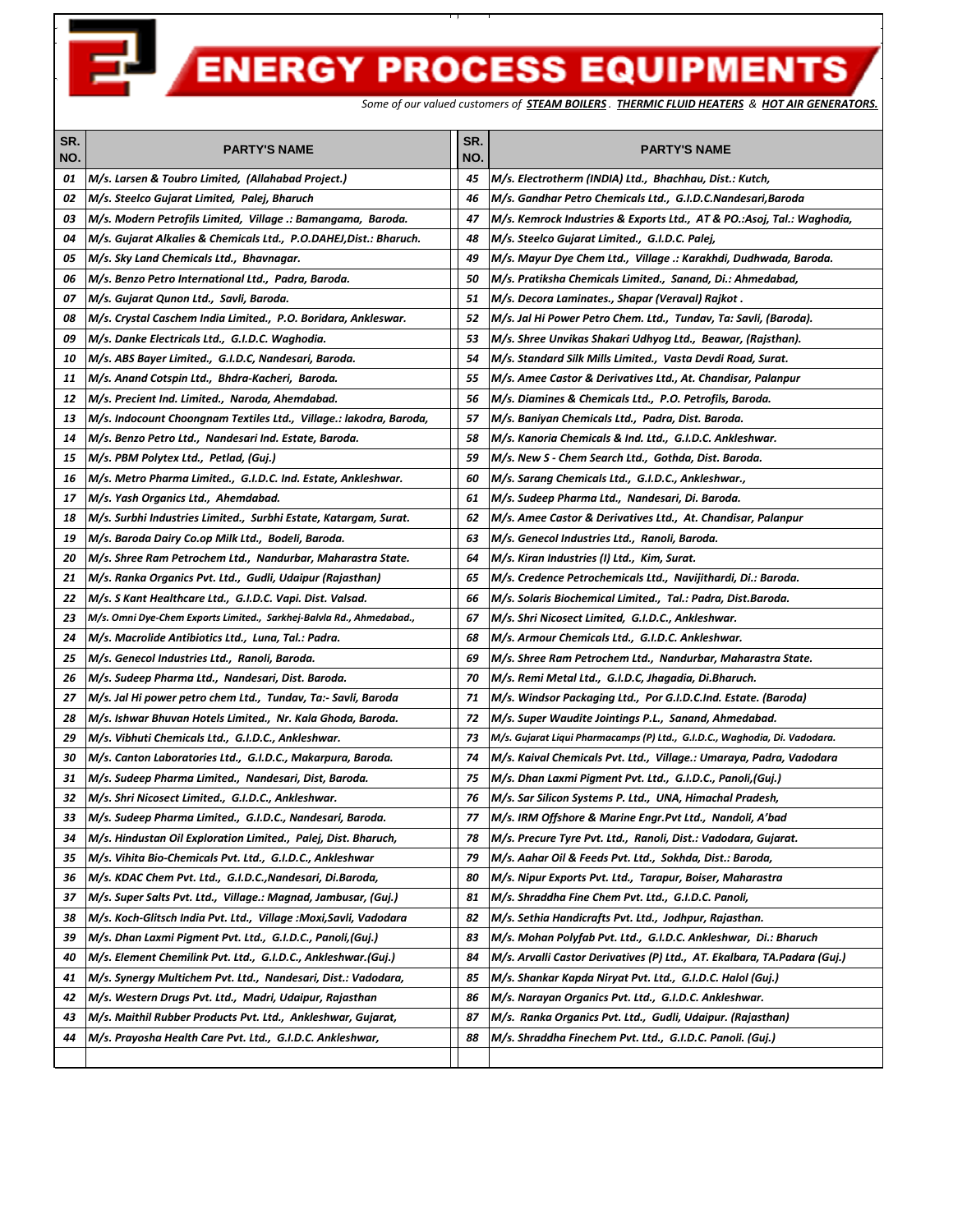|     |                                                                           | : 02 : |                                                                              |
|-----|---------------------------------------------------------------------------|--------|------------------------------------------------------------------------------|
| 89  | M/s. Nanco Chem Pvt. Ltd., Jodhpur, Rajasthan                             | 141    | M/s. Vital Laboratories Pvt. Ltd., G.I.D.C. VAPI. (Guj.)                     |
| 90  | M/s. Shanker Kapda Niryat Pvt. Ltd., G.I.D.C. Ind.Estate, Halol           | 142    | M/s. Bakul Pharma Pvt. Ltd.,  G.I.D.C., Ankleshwar. (Guj.)                   |
| 91  | M/s. Elite Marable Pvt. Ltd., Ajmer. Rajasthan,                           | 143    | M/s. Makewell Plastisizers Pvt. Ltd., G.I.D.C., Vapi (Guj.)                  |
| 92  | M/s. Shimmer Chemicals Pvt. Ltd., Padra, Dist.: Baroda                    | 144    | M/s. Swana Pharmaceuticals Pvt. Ltd., Mahemdavad. (Guj.).                    |
| 93  | M/s. Super Thermocol Pvt. Ltd., G.I.D.C., Por. (Guj.)                     | 145    | M/s. Swana Pharmaceuticals P. Ltd., Mahemdavad (Gui.)                        |
| 94  | M/s. Thakor Reductants Pvt. Ltd., G.I.D.C., Vatva. (Guj.)                 | 146    | M/s. Sabri Chemicals Pvt. Ltd., G.I.D.C., Nandesari. (Guj.)                  |
| 95  | M/s. Avdhut Pigments Pvt. Ltd., G.I.D.C., Ankleshwar.(Guj.)               | 147    | M/s. Grace Chemicals (India) Pvt. Ltd.,  Bautha Village, Savli Road, Baroda. |
| 96  | M/s. Ankur Scientific Energy Tec.P.Ltd., Village.: Gothda. Baroda.        | 148    | M/s. Vishal Chemicals Pvt. Ltd., I.D.A Jeedimetal, Hyderabad-5.              |
| 97  | M/s. Sodium Metal Pvt. Ltd., G.I.D.C. Nandesari. (Guj.)                   | 149    | M/s. K.K. Interlining Mfg. Co.(p) Ltd., Halol, Baska (Baroda).               |
| 98  | M/s. Pharma Chem Ind. (Guj.) Pvt. Ltd., G.I.D.C., Vapi (Guj.)             | 150    | M/s. Devine Laboratories Pvt. Ltd., At. & Post .: Padra, (Baroda).           |
| 99  | M/s. Deep Organics (P) Ltd., G.I.D.C., Panoli. (Guj.)                     | 151    | M/s. Industrial Lining Pvt. Ltd.,  Makarpura G.I.D.C.,Baroda.                |
| 100 | M/s. Newpharm Industries Pvt. Ltd., Halol. Dist. PMS.                     | 152    | M/s. K. K. Interlining Mfg.Co.(P) Ltd.,  Halol, Baska. (Baroda).             |
| 101 | M/s. Varun Dyes & Chemicals P. Ltd., G.I.D.C., Ankleshwar.                | 153    | M/s. Industrial Moulder Pvt. Ltd.,  Ranoli G.I.D.C., Baroda.                 |
| 102 | M/s. Ranka Organics Pvt. Ltd., Gudli, Udaipur. (Rajasthan)                | 154    | M/s. Elam Pharma Pvt. Ltd., Ankleswar.                                       |
| 103 | M/s. Macrolide Antibiotics P. Ltd., Luna Village, Di.Padra, Baroda.       | 155    | M/s. Gujarat Indra Chem. Pvt. Ltd., G.I.D.C., Ankleshwar.                    |
| 104 | M/s. Neer Extrusion (P) Ltd., Por, G.I.D.C., N.H.-8, Baroda.              | 156    | M/s. Hariom Plywood Pvt. Ltd., Whagodia, G.I.D.C. Dist .: Baroda.            |
| 105 | M/s. Trishul Agro Oil Mills Pvt. Ltd.,  Whagodia G.I.D.C., Baroda         | 157    | M/s. Vega Extrusion Pvt. Ltd., Manglej Village, Dist.: Baroda.               |
| 106 | M/s. Crimasil Pvt. Ltd.,  G.I.D.C. Ind.Estate, Ankleswar.                 | 158    | M/s. Chamunda Dye Chem. Pvt. Ltd., Nandesari Ind. Estate, Baroda.            |
| 107 | M/s. Gautam Fabrication Pvt. Ltd., Tagore Nagar-3, Rajkot.                | 159    | M/s. Shri. Parasnath Petro Chem. P.Ltd., Patonda, Ta: Nandurbar, Maharastra  |
| 108 | M/s. Marg Pharmaceuticals Pvt. Ltd., Village.: Ekalbara, Ta-Padra(Baroda) | 160    | M/s. Belix Pvt. Ltd.,  Karjan, Dist. Baroda.                                 |
| 109 | M/s. Windsor Polymers Pvt. Ltd., Vill.: Chanalon, Chandigarh. (Panjab).   | 161    | M/s. Harwest Chemicals & Drugs P. Ltd., Savli, Dist. Baroda.                 |
| 110 | M/s. Super Waudite Jointing P. Ltd., Sanand, Ahemdabad.                   | 162    | M/s. Chemtech Intermediates Pvt. Ltd., G.I.D.C., Nandesari, Di. Baroda.      |
| 111 | M/s. Dinesh Pharmaceuticals P. Ltd.,  Nandesari Ind. Estate, Baroda.      | 163    | M/s. Anmol Antioxidants Pvt. Ltd., Halol-Baska, Dist. Panchmahal.            |
| 112 | M/s. Radhika Agro Chem. Ind. Pvt. Ltd., Nandesari Ind. Estate, Baroda.    | 164    | M/s. Chemtech Intermediates Pvt. Ltd.,  G.I.D.C., Nandesari, Di. Baroda.     |
| 113 | M/s. Vishal Chemicals Pvt. Ltd.,  I.D.A. Jeedimetal, Hyedrabad-55.        | 165    | M/s. Super Waudite Jointings P. Ltd., Sanand, Ahemdabad.                     |
| 114 | M/s. Milgerlan Applicators Pvt. Ltd., Chennai-600 056.                    | 166    | M/s. Dinesh Pharmaceuticals Pvt. Ltd., Nandesari Estate, Baroda.             |
| 115 | M/s. Thermax Limited., Pune. (For Lucknow Site)                           | 167    | M/s. Super Waudite Jointings P. Ltd.,  Sanand, Ahmedabad.                    |
|     |                                                                           |        |                                                                              |
| 116 | M/s. Onerio Chemicals Ltd., Tal.: Padra, Baroda                           | 168    | M/s. Sabri Aromatic Pvt. Ltd.,  G.I.D.C., Ankleshwar. (Guj.)                 |
| 117 | M/s. Koch Glitch Ltd., Karjan, Baroda.                                    | 169    | M/s. Ankur Scientific Energy Tec.P.Ltd., Vill.: Gothda. Dist. Baroda. (Guj.) |
| 118 | M/s. Nipur Chemicals Ltd., Boiser, Tarapur, M.P                           | 170    | M/s. Standard Pesticides Pvt. Ltd.,  G.I.D.C., Nandesari, Di. Baroda.        |
| 119 | M/s. Jyoti Vinyl Ltd., G.I.D.C., Por, Vadodara.                           | 171    | M/s. Philips Foods India Pvt. Ltd., Dwarka, Di. Jamnagar.                    |
| 120 | M/s. Parul Chemicals Ltd., G.I.D.C., Nandesari,                           | 172    | M/s. Windsor Packaging Pvt. Ltd., G.I.D.C., Por. (Baroda).                   |
| 121 | M/s. Rubamin Limited., Halol, Dist. PMS,                                  | 173    | M/s. Dhariya Synthetics Pvt. Ltd., Ambica Estate, Sayan, Surat.              |
| 122 | M/s. Hansdhrup Petro-Chem Pvt. Ltd., GopiPura, Tal. Halol, Di. PMS.       | 174    | M/s. Vipor Chemicals., Makarpura G.I.D.C., Baroda.                           |
| 123 | M/s. Shri. Parasnath Petro Chem. P.Ltd., Patonda, Nandurbar, Maharastra   | 175    | M/s. Farmson Analgesics., Nandesari Ind. Estate. (Baroda.)                   |
| 124 | M/s. Shree Santram Silk Mill P.Ltd., Surat.                               | 176    | M/s. Bharat Petro Chemicals Corporation., Kalol Ind. Estate, (Panchmahal).   |
| 125 | M/s. Vibha Chem Products Pvt. Ltd., Godhra, Dist. Panchmahal, Gujarat.    | 177    | M/s. Aditya Dye Chem., G.I.D.C. Ind. Estate, Ankleswar.                      |
| 126 | M/s. Kusa Chemicals Pvt. Ltd., J.K. Ind. Estate, Andheri, Bombay.         | 178    | M/s. Laxmi Chemicals.,  G.I.D.C. Ind. Estate. Ankleswar.                     |
| 127 | M/s. Rajsha Aromatics (P) Ltd.,  P.O. Manjuar, Tal.Savli,  Di. Baroda.    | 179    | M/s. Birla Copper.,  (Group of Indo-Gulf) Dahej, Dist. Bharuch.              |
| 128 | M/s. Neel-Nayan Pharma (P) Ltd., Chikhli Road, Gandevi.                   | 180    | M/s. Gujarat Plastics.,  Nandesari Ind. Estate, Baroda.                      |
| 129 | M/s. Super Star Firetech Pvt. Ltd., G.I.D.C., Makarpura, Baroda.          | 181    | M/s. Raj Kamal Industries.,  G.I.D.C., Ind.Estate, Ankleshwar.               |
| 130 | M/s. Roaq Chemicals Pvt. Ltd., Nandesari, Dist. Baroad.                   | 182    | M/s. Modern Synthetic,  Navrang Ind.Co.Op. Soc., Surat.                      |
| 131 | M/s. Gulbrandsen Chemicals P. Ltd., Mujpur, Ta.:Padra, Di. Baroda.        | 183    | M/s. Megotia Brothers., Refinery Township, Begusarai, (Bihar).               |
| 132 | M/s. Shree Ram Resin Pvt. Ltd., Bardoli-Mahuva Rd., Di.Surat.             | 184    | M/s. Shankar Kapda Niryat Mill, G.I.D.C., Halol. ( Baroda.)                  |
| 133 | M/s. Shree Ashapura Chemicals., G.I.D.C., Panoli, Di. Bharuch             | 185    | M/s. Siddhi Engineering,  Dediyason, Mhesana.                                |
| 134 | M/s. Vipor Chemicals., Makarpura, G.I.D.C, Baroda.                        | 186    | M/s. Standard Silk Mill, Vasta devdi Road, Surat.                            |
| 135 | M/s. Sunrise Industries., Sakarda, Baroda.                                | 187    | M/s. Bhumica Intermediates & Chemicals,  Baska, Ta:- Halol, Di:- Baroda.     |
| 136 | M/s. Star Industries., Makarpura G.I.D.C., Baroda.                        | 188    | M/s. Bhumi Paper Product,  Padara, Di:- Baroda.                              |
| 137 | M/s. Vir International., Por, G.I.D.C., N.H.-8, Baroda.                   | 189    | M/s. Minaxi Chemicals, Nandesari Ind. Estate, Baroda.                        |
| 138 | M/s. Vihita Chemicals., G.I.D.C. Estate, Ankleshwar.                      | 190    | M/s. Anupam Rasayan, Sachin, Surat.                                          |
| 139 | M/s. Apsra Silk Mill., Halol, Baroda.                                     | 191    | M/s. Visat Dyeing & Printing Mills,  G.I.D.C., Pandesara, Surat.             |
| 140 | M/s. Siddhi Solo Chem.,  Savli, (Baoda.)                                  | 192    | M/s. Bhansali Industry,  Beawar, Rajasthan.                                  |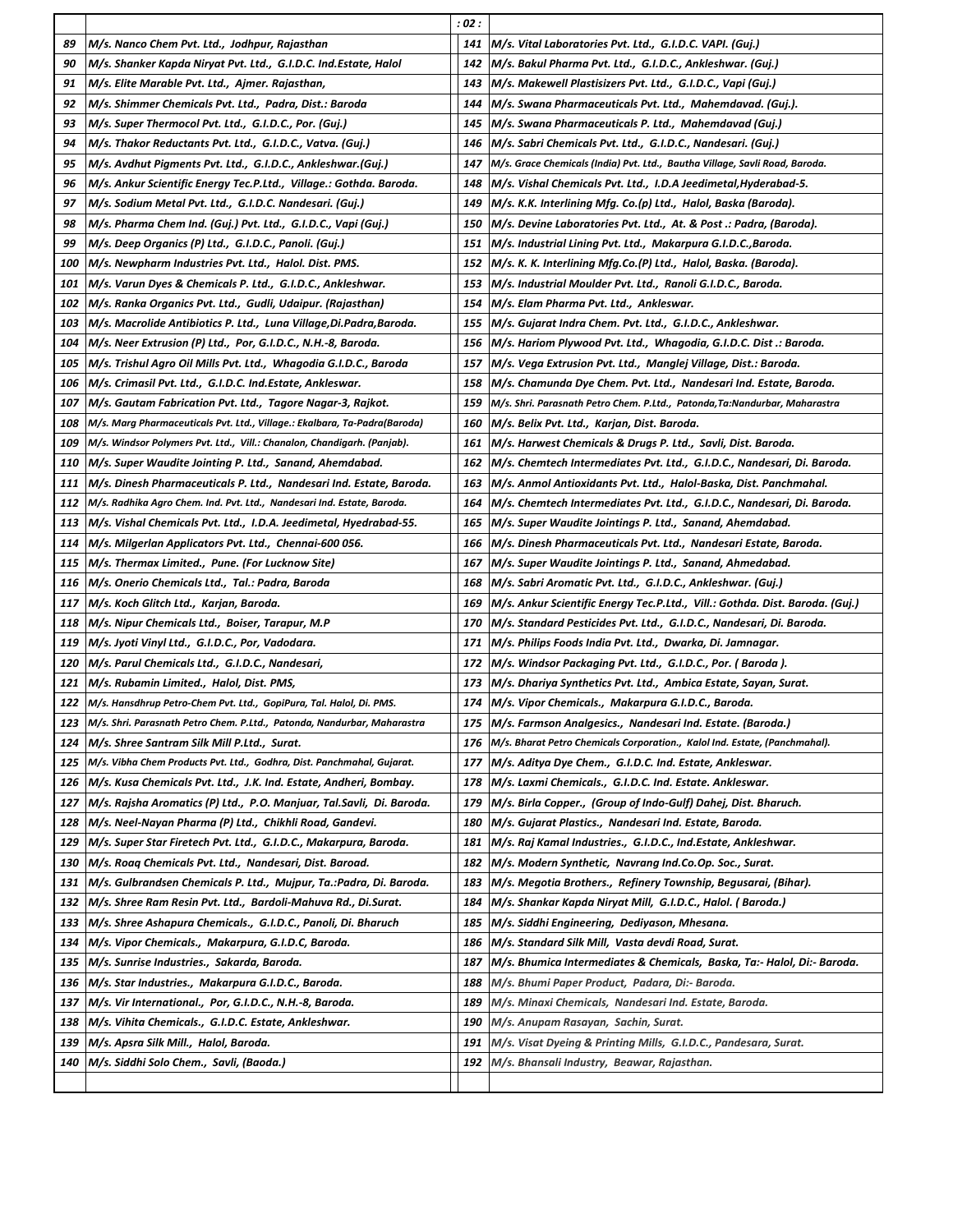|     |                                                                           | : 03 : |                                                                  |
|-----|---------------------------------------------------------------------------|--------|------------------------------------------------------------------|
| 193 | M/s. Subhlaxmi Pigment., Panoli, Ankleswar.                               | 245    | M/s. Shreenathji Dyeing, Vastadevdi Road, Surat.                 |
| 194 | M/s. P. P. Shroff Oil Manufacturing., Luna Village, Ta :-Padra, (Baroda). | 246    | M/s. Paras Industries, Resamwala Coumpound, Surat.               |
| 195 | M/s. Rekwina Pharmaceuticals., At.: Vadadala, Ta: Savli, (Baroda).        | 247    | M/s. Natural Products,  G.I.D.C., Waghodia, Di. Baroda.          |
| 196 | M/s. Santej Print, Surat.                                                 | 248    | M/s. Kaplon Industries, Sachin, Surat.                           |
| 197 | M/s. Belix Boiltech Associates, Karjan, (Baroda).                         | 249    | M/s. Advait Industries, A. K. Road, Surat.                       |
| 198 | M/s. Atma Textile, Khatodara, Surat.                                      | 250    | M/s. Manikchand Synthetic,   Udhna-Mugdalla rd., Surat.          |
| 199 | M/s. Yesh Creation., Khatodara, Surat.                                    | 251    | M/s. Modern Synthetics, Udhna-Mugdall rd., Surat.                |
| 200 | M/s. Aditya Dye Chem., G.I.D.C. Ankleswar.                                | 252    | M/s. Ranka Organics Pvt. Ltd., GUDLI Ind. Area, Udaipur.(Raj.)   |
| 201 | M/s. Raj shahi Tax Print., Surat.                                         | 253    | M/s. Farmson Analgesics, G.I.D.C., Nandesari, Di. Baroda.        |
| 202 | M/s. Mukund Textile., Khatodra, Surat.                                    | 254    | M/s. J. K. Chemicals, Khandbara, (Maharastra)                    |
| 203 | M/s. Kapadiya Industries., Katargam, Surat.                               | 255    | M/s. Global Fuel & Gases, Area Colony, Bhopal.                   |
| 204 | M/s. Rajkamal Industries, Bharuch G.I.D.C, Di:- Bharuch.                  | 256    | M/s. Shanker Kapada Niryat Pvt. Ltd.,  G.I.D.C., Halol, Di. PMS. |
| 205 | M/s. Kamla Dyeing, Sahara Gate, Surat.                                    | 257    | M/s. Champa Purie-chem Ind., G.I.D.C.,Makarpura, Baroda.         |
| 206 | M/s. Wood & Paper Industries, Bajwa G.I.D.C., Dist. Baroda.               | 258    | M/s. J.R. Engineering Ind. Pvt. Ltd., G.I.D.C., Por, Di. Baroda. |
| 207 | M/s. Synthetics Drugs & Intermediates., G.I.D.C., Ankleshwar.             | 259    | M/s. Dayal Udhyog, Lunawada, Di. Panchmahal.                     |
| 208 | M/s. Sunrise Industries, Sakarda, Baroda.                                 | 260    | M/s. A-One Chemicals, G.I.D.C., Ankleshwar.                      |
| 209 | M/s. Parmesh Silk Mill, G.I.D.C., Pandesara, Surat.                       | 261    | M/s. Colour Plus, A. K. Road, Surat.                             |
| 210 | M/s. Proficient Processors, Cubbonpet, Banglore.                          | 262    | M/s. Dhanlaxmi Pigment Pvt. Ltd., G.I.D.C., Panoli.              |
| 211 | M/s. Jalaram Industries, Haripar (Pal), Rajkot.                           | 263    | M/s. Amita Chemical Industries, G.I.D.C., Ankleshwar.            |
| 212 | M/s. Bharat Chemicals, G.I.D.C., Pandesara, Surat.                        | 264    | M/s. Bharat Corrub Industries, G.I.D.C., Makarpura, Baroda.      |
| 213 | M/s. Gayatri Industries, Udhna-Mugdalla Road, Surat.                      | 265    | M/s. Dhanveen Pigments Pvt. Ltd., G.I.D.C., Panoli.              |
| 214 | M/s. Bhikshu Prints, Pandesara, Surat.                                    | 266    | M/s. Abbey Chemicals Pvt. Ltd., Savli, Dist. Baroda.             |
| 215 | M/s. Kamla Dyeing, Sahara gate, Surat.                                    | 267    | M/s. Mafatlal Rose Color Ind. Ltd.,  Ranoli, Dist. Baroda.       |
| 216 | M/s. Western Drugs Pvt. Ltd., M IA, Madri, Udaipur. (Raj.)                | 268    | M/s. K.A.Malle Pharmaceuticals Ltd., G.I.D.C. Ankleshwar.        |
| 217 | M/s. Vardan Petrochemicals Pvt. Ltd., G.I.D.C., Panoli.                   | 269    | M/s. Gayatri Minerals & Chemicals., Halol, Dist. PMS, Gujarat.   |
| 218 | M/s. Vihita Chem Pvt. Ltd., G.I.D.C., Ankleshwar.                         | 270    | M/s. Charotar Plywood Industries., Anand, Tal. Kheda.            |
| 219 | M/s. Shrinathji Dyeing, Vasta devdi Rd., Surat.                           | 271    | M/s. Uma Organics., Tal. Savli, Di. Baroda.                      |
| 220 | M/s. Khatu Shree Chem., G.I.D.C., Ankleshwar.                             | 272    | M/s. Abbey Chemicals Pvt. Ltd., Savli, Dist. Baroda.             |
| 221 | M/s. Shri Shyama Chem International, G.I.D.C., Vatwa, A'bd.               | 273    | M/s. Sudeep Pharma Ltd., Nandesari, Di. Baroda.                  |
| 222 | M/s. A-One Chemicals, G.I.D.C., Ankleshwar.                               | 274    | M/s. Shiv Shakti Extrusion Ltd., Sampla, New Delhi.              |
| 223 | M/s. Abbey Chemicals Pvt. Ltd., Savli, Di. Baroda.                        | 275    | M/s. Kiran Finishing Works., Banaras. (U.P.)                     |
| 224 | M/s. Amita Chemicals Industries, G. I. D. C., Ankleshwar.                 | 276    | M/s. Lovelly Chemicals., G.I.D.C., Nadesari, Di.Baroda.          |
| 225 | M/s. Krima Sil Pvt. Ltd.,  G.I.D.C., Ankleshwar.                          | 277    | M/s. Shri Nicosect Limited., G.I.D.C., Ankleshwar.               |
| 226 | M/s. Shanpar Industries, G.I.D.C., Makarpura, Baroda.                     | 278    | M/s. Om-Shiv Dyes & Intermediate., G.I.D.C., Ankleshwar.         |
| 227 | M/s. Surbhi Textile Mill Pvt. Ltd., G.I.D.C., Sachin, Surat.              | 279    | M/s. Ranka Organics Pvt. Ltd., Gudli, Udaipur, Rajasthan.        |
| 228 | M/s. Dhanveen Pigments Pvt. Ltd., G.I.D.C., Panoli.                       | 280    | M/s. Riddhi Pharma.,  G.I.D.C., Ankleshwar.                      |
| 229 | M/s. Lovelly Chemicals, G.I.D.C. Nandesari. Baroda.                       | 281    | M/s. Ferrochem Industries., Dumral, Di. Kheda, Guj.              |
| 230 | M/s. Make-well India, Petlad-Nadiad Road, Petlad.(Guj.)                   | 282    | M/s. Farmson Analgicies.,  G.I.D.C., Nandesari, Baroda.          |
| 231 | M/s. Gayatri Minerals & Chemicals, Halol, Dist. PMS, Gujarat.             | 283    | M/s. A-One Chemicals.,  G.I.D.C., Ankleshwar.                    |
| 232 | M/s. Hariom Plywood (P) Ltd.,  G.I.D.C., Waghodia, Baroda.                | 284    | M/s. Armstrong World (I) P.Ltd.,  Vill.:Rania, Dist. Vadodara.   |
| 233 | M/s. Umiya Chem Intermediate,  G.I.D.C., Ankleshwar.                      | 285    | M/s. Mansi Chemicals Pvt. Ltd.,  G.I.D.C., Ankleshwar.           |
| 234 | M/s. Diverse Invesment Pvt. Ltd., Halol, Di. PMS, Gujarat.                | 286    | M/s. Shri Ambica Organic Chemicals.,  G.I.D.C., Ankleshwar.      |
| 235 | M/s. Jayshree Ply Industries, P.O. Samarkha, Di. Anand.                   | 287    | M/s. Aejal Dye Chem., Baherampura, Ahmedabad.                    |
| 236 | M/s. Wood & Paper Industries, Bajwa, Baroda.                              | 288    | M/s. Shree Shyama Chem Interna.,  G.I.D.C., Vatva, A'bad.        |
| 237 | M/s. Darsana Textile, A. K. Road, Surat.                                  | 289    | M/s. Dinesh Pharmaceuticals P. Ltd.,  Nandesari, Baroda.         |
| 238 | M/s. Satyam Ply Industries, Unjha.                                        | 290    | M/s. Dhanveen Pigments Pvt. Ltd.,  G.I.D.C., Ankleshwar.         |
| 239 | M/s. Vihita Chemicals Pvt. Ltd.,  G.I.D.C., Ankleshwar.                   | 291    | M/s. Dove Industries.,  Balotra, Rajasthan.                      |
| 240 | M/s. Abbey Chemicals Pvt. Ltd., Savli, Dist. Baroda.                      | 292    | M/s. Navshree Durga.,  Narol, Ahmedabad.                         |
| 241 | M/s. Gayatri Minerals & Chemicals, Halol, Dist. PMS, Gujarat.             | 293    | M/s. Surya Enterprise.,  G.I.D.C., Ankleshwar.                   |
| 242 | M/s. Vijay Anand Textile, Pali, Rajasthan.                                | 294    | M/s. Techaids., Mohali, Chandigarh.                              |
| 243 | M/s. Kiran Thread., Pandesar, G.I.D.C., Surat.                            | 295    | M/s. Radhika Orgo Chem Pvt. Ltd., G.I.D.C.,Nandesari, Baroda.    |
| 244 | M/s. Bhagvati Enterprise, G.I.D.C. Indl. Panoli.                          | 296    | M/s. Minaxi Chemicals Pvt. Ltd.,  G.I.D.C., Nandesari, Baroda.   |
|     |                                                                           |        |                                                                  |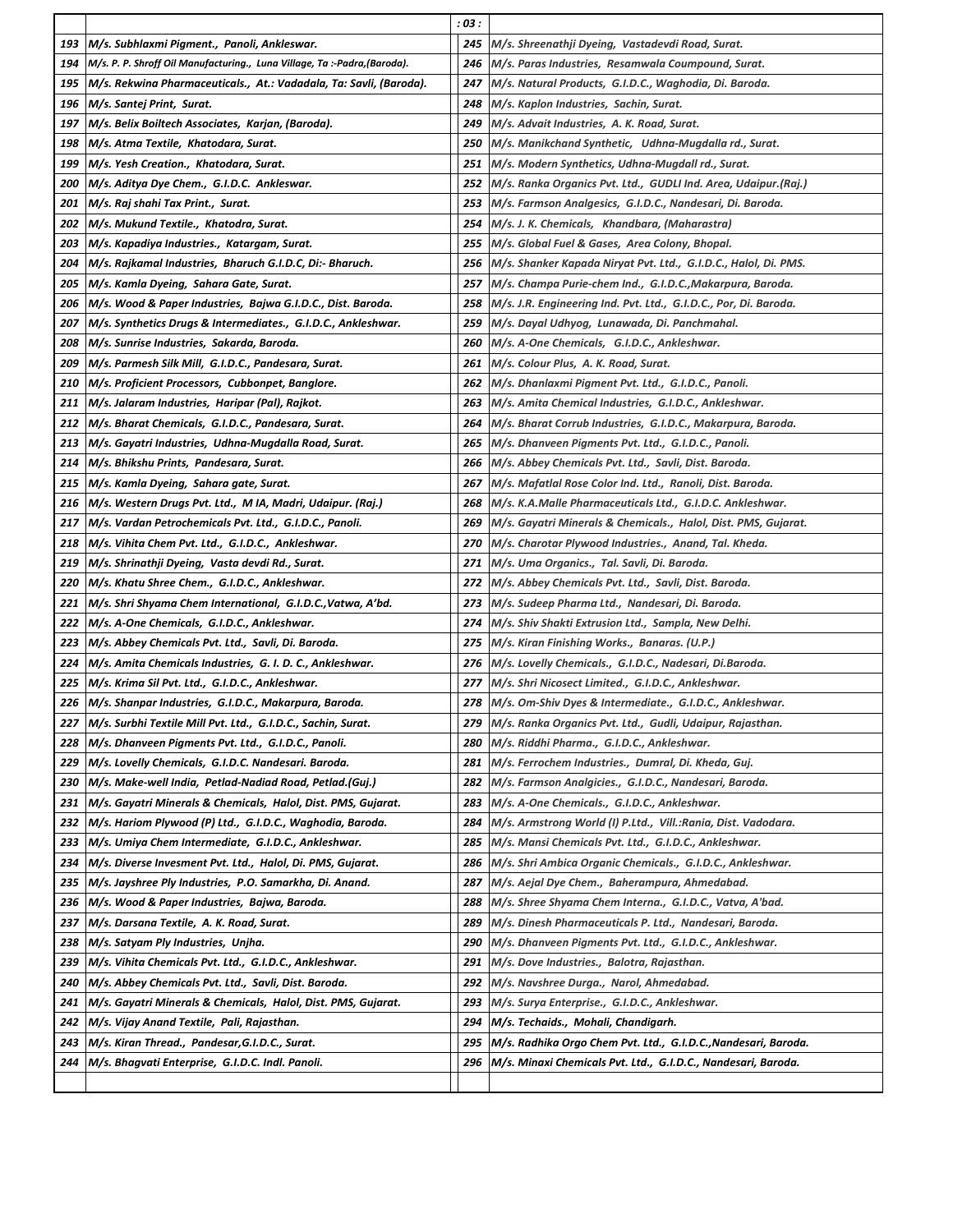|            |                                                                                                                    | :04:       |                                                                                                   |
|------------|--------------------------------------------------------------------------------------------------------------------|------------|---------------------------------------------------------------------------------------------------|
| 297        | M/s. Tex Decor, Bhestan, Surat.                                                                                    | 349        | M/s. Vital Health Care Pvt. Ltd., G.I.D.C., Vapi, Gujarat.                                        |
| 298        | M/s. Champa Purie-Chem Industries, Makarpura, Vadodara.                                                            | 350        | M/s. Thakor Reductants Pvt. Ltd., G.I.D.C., Panoli, Di.Bharuch.                                   |
| 299        | M/s. Chemtech Intermediates P. Ltd., Nandesari, Dist. Baroda.                                                      | 351        | M/s. Lovelly Chemicals., G.I.D.C., Nandesari, Baroda.                                             |
| 300        | M/s. Vipor Chemicals, G.I.D.C., Makarpura, Vadodara.                                                               | 352        | M/s. Canton Laboratories, G.I.D.C., Makarpura, Baroda.                                            |
| 301        | M/s. Ranka Organics Pvt. Ltd.,  Gudli, Udaipur. (Rajasthan)                                                        | 353        | M/s. Techno Link, G.I.D.C., Nandesari, Baroda.                                                    |
| 302        | M/s. Mini Products, Indl Area, Mathura.                                                                            | 354        | M/s. Sanjay Organics Pvt. Ltd., G.I.D.C., Vatva, Ahmedabad.                                       |
| 303        | M/s. Nirav Enterprise., G.I.D.C. Ankleshwar,Di. Bharuch                                                            | 355        | M/s. Organo Metallics,  G.I.D.C., Nandesari, Baroda.                                              |
| 304        | M/s. Paras Industries, Samwala Coumpound, Surat                                                                    | 356        | M/s. Gayatri Minerals & Chemicals, Halol, Di. PMS.                                                |
| 305        | M/s. Kajal Textile, Surat.                                                                                         | 357        | M/s. Forma Sports Pvt. Ltd.,  G.I.D.C. Makarpura, Baroda.                                         |
| 306        | M/s. Rang Sagar Dye chem., Nandesari Ind. Estate,(Baroda.)                                                         | 358        | M/s. Super Waudite Jointings., P.L.Sanand, Ahmedabad.                                             |
| 307        | M/s. Chandan Chemical, G.I.D.C. Ind. Estate, Ankleshwar.                                                           | 359        | M/s. Naresh Chemicals., Udhna, Surat.                                                             |
| 308        | M/s. Veena Foods, Jalgoan, Maharastra.                                                                             | 360        | M/s. Gujarat State Road Transport., Corpor. (Tyre Plant) Rajkot.                                  |
| 309        | M/s. Riddhi Siddhi Processors, Sachin, Surat. (Guj.)                                                               | 361        | M/s. Advait Industries., A.K.Road, Surat.(Guj.)                                                   |
| 310        | M/s. Tide Industries, Halol, Di. PMS.(Guj.)                                                                        | 362        | M/s. Super Bakers (India) Sardar Estate, Baroda.(Guj.)                                            |
| 311        | M/s. Shree Chem Industries, Sachin, Surat. (Guj.)                                                                  | 363        | M/s. Gayatri Minerals & Chemicals, Halol, Dist. PMS. Gujarat.                                     |
| 312        | M/s. Priya Textile, Indl. Area, Mathura. (U.P.)                                                                    | 364        | M/s. Brij Gaurav Textile, Mathura. (U.P.)                                                         |
| 313        | M/s. Siddhi Vinayak Enterprise, Indl. Estate, Mathura (U.P.)                                                       | 365        | M/s. Mangalam Finishing Process, MAU. (U.P.)                                                      |
| 314        | M/s. Amar Cellulose Industries, Vatva G.I.D.C., Ahmedabad.                                                         | 366        | M/s. Ramdev Chemicals Industries, G.I.D.C. Ankleshwae.                                            |
| 315        | M/s. Dhanalakshmi Industries.,  Di.: Kanchipuram, Tamil Nadu.                                                      | 367        | M/s. Gujarat Plyboard Industries., Sachin, Surat. (Guj.)                                          |
| 316        | M/s. Nakoda Processing House, Balotra. Rajasthan.                                                                  | 368        | M/s. Victory Chemicals, G.I.D.C., Vapi. (Guj.)                                                    |
| 317        | M/s. Parth Industries, Vatva, Ahmedabad.                                                                           | 369        | M/s. Shree Ganesh Textile, Indl. Area, Mathura.(U.P.)                                             |
| 318        | M/s. Shree Surat Timber., Sachin,Surat. (Guj.)                                                                     | 370        | M/s. Patel Industries, Bodeli, Dist. Baroda (Guj.                                                 |
| 319        | M/s. Swambe Chemicals, Sakarda, Baroda.                                                                            | 371        | M/s. Rank Techno Chem Industries.,  Ghodhara, Dist. PMS                                           |
| 320        | M/s. Surya Enterprise, G.I.D.C., Ankleshwar. (Guj.)                                                                | 372        | M/s. Unity Rubber Industries.,  Jaghadia, Dist. Bharuch (Guj.)                                    |
| 321        | M/s. Dhruv Aroma Chemicals, G.I.D.C., Nandesari, Baroda.                                                           | 373        | M/s. S.G. Products, Sachin G.I.D.C., Surat.(Guj.)                                                 |
| 322        | M/s. Ashok & Co., Indl. Area, Mathura. (U.P.)                                                                      | 374        | M/s. Diamond Overseas, Hatharas.(U.P.)                                                            |
| 323        | M/s. Seema Textiles, Indl. Area, Mathura (U.P.)                                                                    | 375        | M/s. Divya Wood Panel, Vill. Zake.Gandhinagar.(Guj.).                                             |
| 324        | M/s. Modern Gram Udhyog, Vill.: Zake, Naroda, A'BAD.                                                               | 376        | M/s. Shivnath Industries, G.I.D.C., Panoli. (Guj.).                                               |
| 325        | M/s. Mohmmed Industries., Indl. Area, Balotra. (Raj.)                                                              | 377        | M/s. Golden Veneers Industries, Pij Road, Dist. Kheda.                                            |
| 326        | M/s. National Process., Indl. Area, Mathura.(U.P.)                                                                 | 378        | M/s. Super Bakers (India)., Sardar Estate, Baroda (Guj.)                                          |
| 327        | M/s. Kaveri Industries., Jigni Ind. Estate, Banglore.                                                              | 379        | M/s. Kira Chemtech. Thol Road, Kadi, (Guj.)                                                       |
| 328        | M/s. Vishal Chemicals., G.I.D.C., Vapi. (Guj.)                                                                     | 380        | M/s. Alpha Sterling Industries., G.I.D.C., Vatwa. (Guj.)                                          |
| 329        | M/s. Farmson Analgesis, Nandesari, Dist. Baroda.                                                                   | 381        | M/s. Shri Nathjee Industries., G.I.D.C., Surat. (Guj.)                                            |
| 330        | M/s. Rachna Dye Chem, G.I.D.C., Panoli. (Guj.).                                                                    | 382        | M/s. Gulf Environmental Company L.L.C, Abu Dhabi. (U.A.E.)                                        |
| 331        | M/s. Danke Products, G.I.D.C., Waghodia, Vadodara.                                                                 | 383        | M/s. Vipor Chemicals., Makarpura. Baroda (Guj.)                                                   |
| 332        | M/s. NR Oils, Halol, DI. PMS. (Guj.)                                                                               | 384        | M/s. Rank Techno-Chem Industries, Tal.: Godhra, Di. PMS.                                          |
| 333        | M/s. Akshay Chemicals,  G.I.D.C., Ankleshwar. (Guj.)                                                               | 385        | M/s. Shree Jay Ambe Sizers,  Udhna, Surat                                                         |
| 334        | M/s. Jackson Chemicals Industries,  G.I.D.C., Ankleshwar.                                                          | 386        | M/s. Central Chemicals., G.I.D.C. Ankleshwar, (Guj.)                                              |
| 335        | M/s. Raja Rubber Mill.,  Karachia. Di.Baroda. (Guj.)                                                               | 387        | M/s. Super Chemicals Ind.,   G.I.D.C. Nandesari, Baroda.(Guj.)                                    |
| 336        | M/s. Ronak Chemicals.,  G.I.D.C., Ankleshwar. (Guj.)                                                               | 388        | M/s. Veena Foods.,  M.I.D.C. Jalgoan, (Maharastra)                                                |
| 337        | M/s. Shree Shyama Chem International., G.I.D.C.Vatva. Guj.                                                         | 389        | M/s. F.N.Textiles.,  Behrampura, Ahmedabad.( GUJ. )                                               |
| 338        | M/s. Mamta Chemicals.,  G.I.D.C. Ankleshwar. (Guj.)                                                                | 390        | M/s. Sumit Enterprises,  Sonipat, Hariyana.                                                       |
| 339        | M/s. Uma Organics & Chemicals, G.I.D.C. Ankleshwar. (Guj.)                                                         | 391        | M/s. Technofour Engineers, Ahmedabad.                                                             |
| 340        | M/s. Narayan Industries.,  G.I.D.C. Naroda, A'BAD. (Guj.)                                                          | 392        | M/s. Abhishek Textile.,  Surat, Gujarat,                                                          |
| 341<br>342 | M/s. Ankita Enterprises.,  Meghnagar, Jhabuva, (M.P.)                                                              | 393        | M/s. A-One Chemicals Industries.,  G.I.D.C. Ankleshwar,                                           |
|            | M/s. Ramani Industries.,  G.I.D.C. Petlad, (Guj.)                                                                  | 394        | M/s. H. S. Rangrej.,  Vadodara, Gujarat.                                                          |
| 343<br>344 | M/s. Advait Industries., A.K.Road, Surat. (Guj.)                                                                   | 395        | M/s. S. Subrahmanyan And Co., Kharsaliya, Panchmaha                                               |
|            | M/s. Jayesh Electrical.,  G.I.D.C. Waghodia. Di.: Baroda                                                           | 396        | M/s. Jash Packaging Co.,  Vill.: Bill, Vadodara, Gujarat.                                         |
| 345        | M/s. Swastik Chemicals.,  G.I.D.C. Naroda, Ahmedabad,                                                              | 397        | M/s. Swastik Industries.,  Naroda, Ahmedabad (Guj.)                                               |
| 346<br>347 | M/s. Tarak Steaming.,  Udhna Udhyog Nagar, Surat (Guj.)                                                            | 398<br>399 | M/s. Kangroo Industries.,  G.I.D.C., Ankleshwar.(Guj.)                                            |
| 348        | M/s. Umiya Chem Intermediate.,  Ankleshwar, Dist. Bharuch<br>M/s. Rachna Dye Chem.,  G.I.D.C., Panoli, Di. Bharuch | 400        | M/s. Jalaram Dairy.,  Village.: Gavasad, Tal.: Padra,<br>M/s. Rathi Pendawala, Akola, Maharastra, |
|            |                                                                                                                    |            |                                                                                                   |
|            |                                                                                                                    |            |                                                                                                   |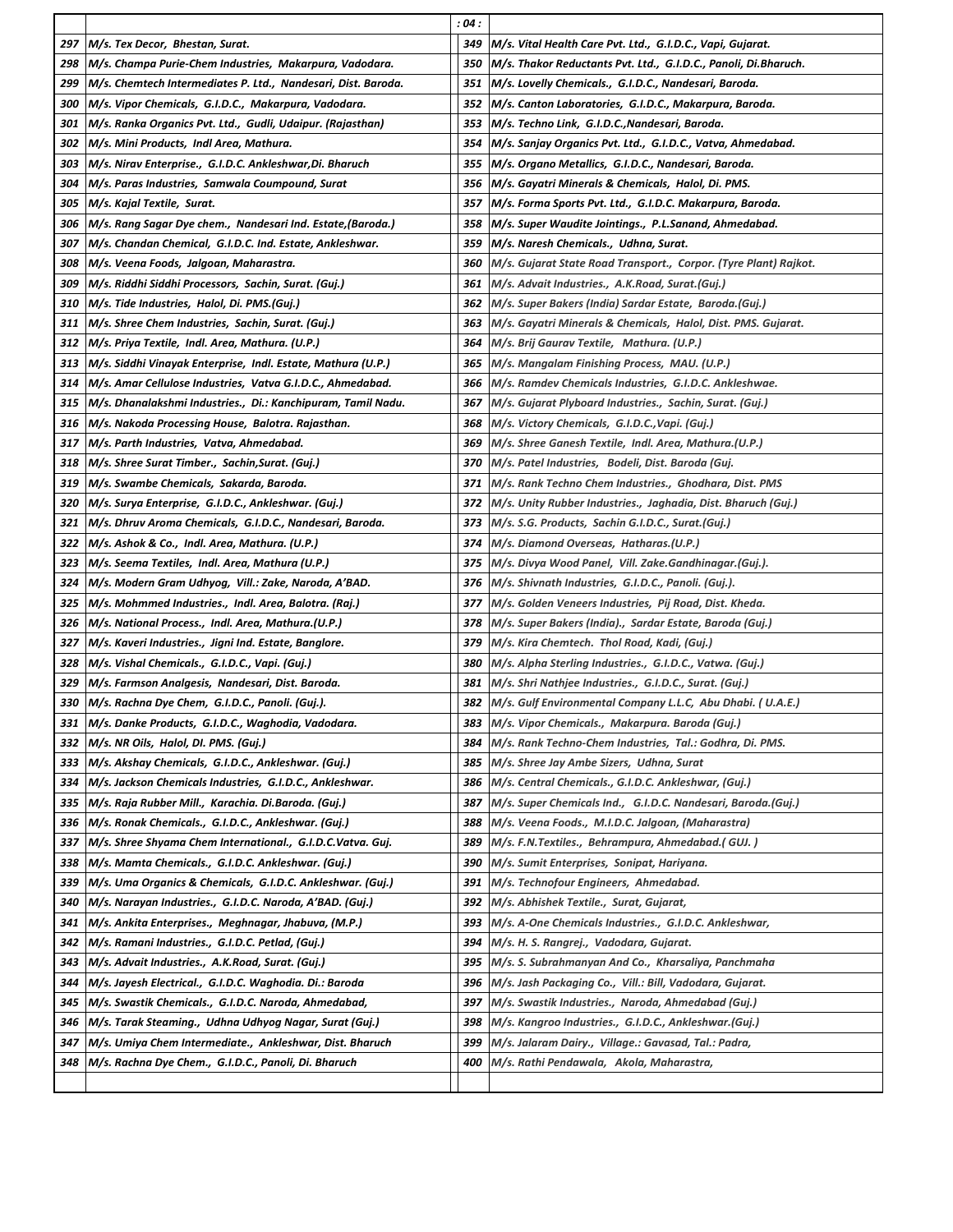|     |                                                                        | : 05 : |                                                                             |
|-----|------------------------------------------------------------------------|--------|-----------------------------------------------------------------------------|
| 401 | M/s. Harvest Chem & Drugs, Savli, Dist. Baroda. Gujarat.               | 453    | M/s. Riddhi Pharma., G.I.D.C. Ankleshwar. Gujarat,                          |
| 402 | M/s. Parsion Industries., Makarpura, Vadodara (Guj.)                   | 454    | M/s. Shivnath Industries., G.I.D.C., Panoli, Di. Bharuch                    |
| 403 | M/s. Narayan Silk Mill., Jodhpur, Rajasthan.,                          | 455    | M/s. Vohra Cold Storage, Lucknow. U.P.                                      |
| 404 | M/s. Dhanlaxmi Industries, Kanchipuram, (Tamilnadu)                    | 456    | M/s. Muni Seva Ashram, Goraj, Dist.: Baroda, (Gujarat.)                     |
| 405 | M/s. Tarak Industries., Surat, (Guj.)                                  | 457    | M/s. NR Oils., Pratapura, Halol                                             |
| 406 | M/s. Ennes Paper Boards.,  Kamdod , Dist. Haveri, Karnataka,           | 458    | M/s. Sujal Intermediate, Vatva, Ahmedabad, Gujarat.                         |
| 407 | M/s. Shanpar Industries, G.I.D.C. Makarpura, Vadodara                  | 459    | M/s. Mahavir Chemicals., Nandurbar,Maharstar.                               |
| 408 | M/s. H.J.Sindha, At. Vadu, Tal.: Padra,                                | 460    | M/s. Gayatri Industries, Surat, Gujarat.                                    |
| 409 | M/s. BMS Chime., G.I.D.C., Nandesari, Di. Vadodara,                    | 461    | M/s. Neelkanth Chemicals, Surat, Gujarat.                                   |
| 410 | M/s. Ankleshwar Paper Mill, G.I.D.C, Ankleshwar, Bharuch               | 462    | M/s. Shree Ganesh Enterprise., G.I.D.C., Ankleshwar, Gujarat.               |
| 411 | M/s. Minol Acid & Chemicals, Ankleshwar. Gujarat.                      | 463    | M/s. Corel Pharma - Chem, Kadi, (Gujarat.)                                  |
| 412 | M/s. Krishna Food Products,  Karjan, Dist. Vadodara (Guj.)             | 464    | M/s. DI-CAL Industries., Kutch,  (Guj.)                                     |
| 413 | M/s. Shriji Pole Industries, Surat. Gujarat.                           | 465    | M/s. Gayatri Minerals & Chemicals.,  Gayatri Estate. Halol (Guj.)           |
| 414 | M/s. Amar Dairy, Chalishgoan, Jalgoan. Maharastra.                     | 466    | M/s. Navkar Dye Chem., TAL.: Banera, Dist.:Bhilwara.(Raj.)                  |
| 415 | M/s. Corel Pharma, Kadi, Gujarat.                                      | 467    | M/s. A.S.Chemicals., Ankleshwar, Distt.: Bharuch (Guj.)                     |
| 416 | M/s. OM Sizers., Bhiwandi, Di.: Thane, Maharastra,                     | 468    | M/s. Ami Inorganics.,  Por, Dist.: Baroda (Guj.)                            |
| 417 | M/s. Dolphin Chem., G.I.D.C. Ankleshwar, Di.: Bharuch                  | 469    | M/s. Mahendra Overseas., Gandhinagar, (Gujarat)                             |
| 418 | M/s. Deepak Dudgdhalaya.,  Karjan, Dist.: Vadodara, Gujarat.           | 470    | M/s. Varun Enterprise., Nandurbar, Maharastra,                              |
| 419 | M/s. Aagam Chemicals Industries, Nandesari, Vadodara.                  | 471    | M/s. Sheetal Agro Industries.,  Nakhatrana, Kutch (Guj.)                    |
| 420 | M/s. Mini Products., Mathura. U.P.                                     | 472    | M/s. Ruby Textiles.,  M.I.D.C., Boiser, Thane (M.P)                         |
| 421 | M/s. S.K.Poultry & Cattle Feeds., Umerkote, DI.: Nabarangpura, Orissa. | 473    | M/s. Carlton Coats Pvt. Ltd., Village .: Ajlvali                            |
| 422 | M/s. Nilkanth Chemicals., Jalaram Ind Est. Surat, (Guj.)               | 474    | M/s. Suyog Life Sciences Pvt. Ltd., Ankleshwar, Bharuch                     |
| 423 | M/s. Deep Chem., G.I.D.C Ankleshwar, (Guj.)                            | 475    | M/s. Sark Chemicals Pvt. Ltd., Village .: Maliwara, Aurangabad M.S          |
| 424 | M/s. Hariom Industries, N.H.No.8, Bharuch (Guj.)                       | 476    | M/s. Good - Day Foods Ltd., Thane - 400 604. (Maharastra)                   |
| 425 | M/s. Mascot Industries., Naroda, Ahmedabad (Guj.)                      | 477    | M/s. Shankar Tex.,  Surat                                                   |
| 426 | M/s. Jash Packaging Co.,  Post.: Bill, Vadodara, (Guj.)                | 478    | M/s. Farmson Analgesics, Nandesari, Vadodara                                |
| 427 | M/s. Gayatri Food Products.,  Jhotana, Mehsana, (Guj.)                 | 479    | M/s. Abhilasha Pharma,  Ankleshwar, Bharuch                                 |
| 428 | M/s. A-One Chemicals., G.I.D.C, Ankleshwar, Bharuch                    | 480    | M/s. Farmson Analgesics,  G.I.D.C. Nandesari, Vadodara,                     |
| 429 | M/s. Fortune Industries, Village.: Moxi, Dist.: Vadodara               | 481    | M/s. Sainath Industries., G.I.D.C. Panoli, Bharuch                          |
| 430 | M/s. Advait Industries, A.K.Road, Surat.                               | 482    | M/s. Benzo Petro International Ltd, Village .: Luna, Bharuch                |
| 431 | M/s. Atlash Textile, Ibrahim Market, MAU. (U.P.)                       | 483    | M/s. Dhanveen Pigments Pvt. Ltd, Panoli, Bharuch                            |
| 432 | M/s. Shanpar Industries, G.I.D.C., Makarpura, Baroda.                  | 484    | M/s. Flaretech, G.I.D.C. Vatva, Ahmedabad.                                  |
| 433 | M/s. Uma Organics Pvt. Ltd., G.I.D.C., Ankleshwar.                     | 485    | M/s. Jayshree Ply Industries, P.O. Samarkha, Anand.                         |
| 434 | M/s. Parson Industries, G.I.D.C., Makarpura, Baroda.                   | 486    | M/s. Madhushree Coating P. Lld, Waghodia, G.I.D.C. Vadodara                 |
| 435 | M/s. NR Oils, Halol, Gujarat.                                          | 487    | M/s. Universal Medicap Ltd., Village .: Rania, Tal.: Savli                  |
| 436 | M/s. Amin Textile, Opp.: Chandoda Pond, Ahmedabad.                     | 488    | M/s. Synergy Choloranation Pvt. Ltd., Nandesari, Vadodara                   |
| 437 | M/s. Ghanshyam Print., Indl. Area, Mathura.                            | 489    | M/s. Ramdev Chemicals Industries., G.I.D.C. Ankleshwar,                     |
| 438 | M/s. Panchmahal Food Products, Godhara, Dist. PMS, Gujarat.            | 490    | M/s. Welcome Sizing., Dholka, Ahmedabad, Gujarat.                           |
| 439 | M/s. Tarak Industries, Katargam, Surat.                                | 491    | M/s. Maqsudbhai Akhtar,   Velupur (U.P.)                                    |
| 440 | M/s. Krishna Chemicals., Vatwa, Ahmedabad. (Guj.)                      | 492    | M/s. Aarushi Packaging Pvt. Ltd.,  G.I.D.C. Makarpura,                      |
| 441 | M/s. NR Oils.,  Halol, Di. PMS (Guj.)                                  | 493    | M/s. Shree Tirupati Textile,  Surat - 395 003.                              |
| 442 | M/s. Anuradha Textile.,  Mathura. (U.P.)                               | 494    | M/s. Rubamin Limited.,   Nandesari, Dist .: Vadodara                        |
| 443 | M/s. Ghanshyam Prints.,  Mathura. (U.P.)                               | 495    | M/s. Vijay Dairy Farm.,   C/o.: M.S.Kadaiwala,  Vaghasia Chhora, Dhoraji    |
| 444 | M/s. Priya Textiles.,  Govardhan Rd., Mathura. U.P.                    | 496    | M/s. Aarti Industries Limited., Mulund Goregaon, Mumbai, India.             |
| 445 | M/s. Sukan Industries, Makarpura., Baroda. (Guj.)                      | 497    | M/s. Sam Fine Chem Limited.,  Hasamtala Industrial Area, Rajkot, Gujarat    |
| 446 | M/s. Ishita Drugs & Industries Ltd.,  Sanand, Ahmedabad,               | 498    | M/s. Sudeep Pharma Limited.,   G.I.D.C., Nandesari, Baroda,                 |
| 447 | M/s. Gujarat Metal Cast. Savli., Vadodara.                             | 499    | M/s. Good Luck Petroleum Co.Pvt. Ltd.,                                      |
| 448 | M/s. Ami Life Sciences Pvt. Ltd.,  Karakhadi, Vadodara                 | 500    | M/s. Industrial Lining (Baroda) Pvt. Ltd.,  G.I.D.C., Makarpura             |
| 449 | M/s. Vista Organics Pvt. Ltd., Raisen, Bhopal. (M.P)                   | 501    | M/s. Vital Laboratories Pvt. Ltd.,  G.I.D.C. Makarpura,  Vadodara           |
| 450 | M/s. Bodal Chemicals Limited., Village .: Dudhwada, Padra,             | 502    | M/s. Apicore Pharmaceuticals Pvt. Ltd.,  Village .: Dhobikuva, Tal.: Padra, |
| 451 | M/s. Flaretech., Vatva., Ahmedabad,                                    | 503    | M/s. Amrut Dairy., Odhav, Ahmedabad,                                        |
| 452 | M/s. Shree Ganesh Dairy Farm., Rajpipla, Guj.                          | 504    | M/s. Kamal Ice & Cold Storage Division Kamal Dairy.,Dehgam,Gandhinagar      |
|     |                                                                        |        |                                                                             |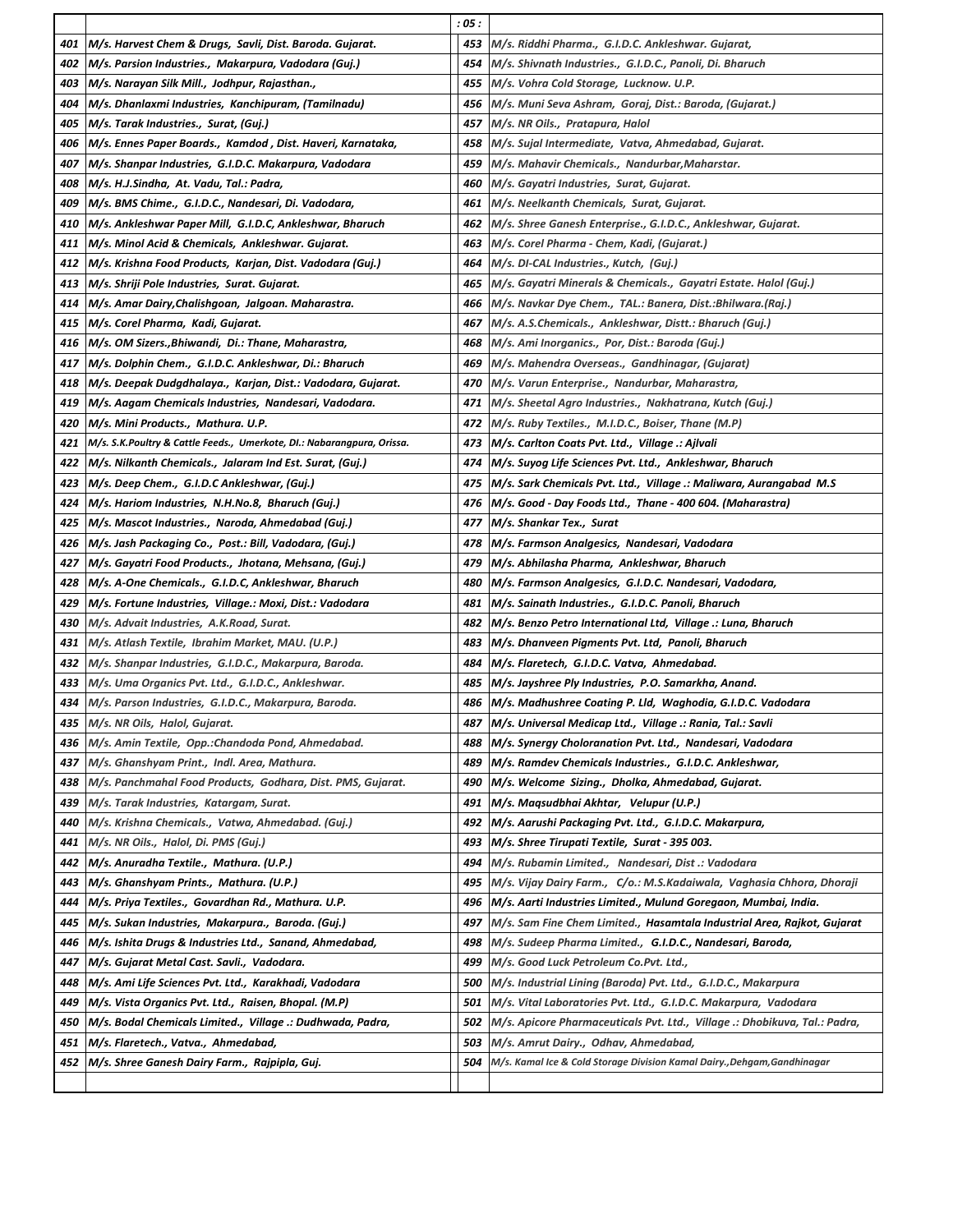|                   |                                                                            | : 06 : |                                                                              |
|-------------------|----------------------------------------------------------------------------|--------|------------------------------------------------------------------------------|
| 505               | M/s. Inox India Ltd., Kalol, Dist.: Panchmahal                             | 557    | M/s. Shri Balaji Fibers,  Hinganghat, Dist.: Wardha, M.S                     |
| 506               | M/s. Galaxy Pharmachem., Por-Ramangamdi, Vadodara.                         | 558    | M/s. Agrawal Cotton Ginning & Pressing Pvt. Ltd, Dist.: Yawatmal, M.S        |
| 507               | M/s. Koch Chemicals Technology Group India P.Ltd., Vil. Moxi, Vadodara,    | 559    | M/s. Dhanveen Pigments Pvt. Ltd.,  G.I.D.C. Panoli                           |
| 508               | M/s. Shivam Pendawala.,  Borsad, Gujarat.                                  | 560    | M/s. Vihita Bio Chemicals Pvt. Ltd.,  G.I.D.C. Ankleshwar, Dist.: Bharuch.   |
| 509               | M/s. Shree Saibaba Chemicals Industries., Ankleshwar. Gujarat.             | 561    | M/s. Tarak Chemicals Pvt. Ltd.,  Village .: Mahuvad, Padra                   |
| <i><b>510</b></i> | M/s. Avdhoot Pigments Pvt. Ltd., Ankleshwar, Gujarat.                      | 562    | M/s. Mil Industries Ltd.,  Chennai,Site.:Meghmani Fine Chemicals Ltd.,Dahej. |
| 511               | M/s. Vista Organics Pvt. Ltd., Mandideep, Distt.: Raisen,                  | 563    | M/s. Tapi Food Products., Post .: Pipodra, Tal.: Mangrol,Surat               |
| 512               | M/s. VFK Head Corporation., Kangseogu, Seoul, Korea                        | 564    | M/s. K.K.Interlining Mfg.Co. (P) Ltd., Baska, Halol, PMS                     |
| 513               | M/s. Flare Tech., VATVA, Ahmedabad.                                        | 565    | M/s. Shree Chemopharma Ankleshwar Pvt. Ltd., Ankleshwar                      |
| 514               | M/s. J.B.Paper Enterprises Pvt. Ltd.,  G.I.D.C, Manjusar,   Vadodara       | 566    | M/s. G.R.R. Industries Pvt. Ltd., Village .: Vekatgiri                       |
| 515               | M/s. Resonance Specialities Limited., Tarapur, Thane, (Maharastra)         | 567    | M/s. Gurukrupa Cotgin Pvt. Ltd., Itwari, Nagpur-2, Maharashtra               |
| 516               | M/s. Cadila Healthcare Ltd., Village .: Dabhasa, Padra, Vadodara.          | 568    | M/s. Vinayak Cottex Pvt. Ltd., Maregaon-445003. Yavatmal                     |
| 517               | M/s. Victory Chemicals., Vapi, Dist.: Bulsar.                              | 569    | M/s. Shakti Agro Industries, Modasa Road, Talod                              |
| 518               | M/s. Chemshells., Makarpura, Vadodara,                                     | 570    | M/s. Jay Ganesh Oil Mill., Pilwai, Tal.: Vijapur                             |
| 519               | M/s. Oneiro Chemicals Limited., Ekalbara, Padra, Vadodara.                 | 571    | M/s. Radheshyam Industries., Vijapur - 382 870.                              |
| 520               | M/s. Dev Profiles., Por-Ramangamdi, Vadodara.                              | 572    | M/s. Pioneer Laboratories India Pvt. Ltd., Indore - 452 001.                 |
| 521               | M/s. Vrushab Belting Pvt. Ltd., Por-Ramangamdi,Vadodara.                   | 573    | M/s. Narayan Organics Pvt. Ltd., Naroda, Ahmedabad.                          |
| 522               | M/s. Sunshine Velvet Pvt. Ltd., Por-Ramangamdi,                            | 574    | M/s. Arrow Clothing Pvt. Ltd., Ahmedabad-382 405.                            |
| 523               | M/s. Nimisha Chemicals., Nandesari, Dist .: Vadodara.                      | 575    | M/s. Amruit Rass Dhara, Ahmedabad, Gujarat.                                  |
| 524               | M/s. Universal Medicap Lid., Village .: Rania, Tal.: Savli,                | 576    | M/s. Baroda Dairy, Makarpura, Vadodara.                                      |
| 525               | M/s. AVI Industries., Waghodia, Dist .: Vadodara.                          | 577    | M.s. Shree Rung Petrochem Industries., Meghnagar, (M.P)                      |
| 526               | M/s. Ganesh Rubber Industries., Santej, Tal.: Kalol.                       | 578    | M/s. Kanchan Mawa Udhyog, Village.: Susari, Dist.: Dhar, (M.P)               |
| 527               | M/s. Bodal Chemicals Ltd,  Village .: Dudhwada, Vadodara. (C/o.: Mileston) | 579    | M/s. Union Park Chemicals(Bombay) Pvt. Ltd., Mumbai                          |
| 528               | M/s. Accurate Equipments., Veraval, (Shapar) Dist .: Rajkot.               | 580    | M/s. Synth Services., P.O.: Gardhiya, Tal.: Savli, Vadodara                  |
| 529               | M/s. Shree Ganesh Dairy Farm., Rajpipala, Dist .: Bharuch.                 | 581    | M/s. Gopi Krishna Saree House, Mathura, U.P                                  |
| 530               | M/s. Gautam Sweet Mart., Mahuva,                                           | 582    | M/s. Poshak Poultry & Cattle Feed (P) Ltd., P.O.: Sarsa                      |
| 531               | M/s. Manoj Textiles, Mathura, U.P,                                         | 583    | M/s. Abad Chemicals, Ankleshwar, Dist.: Bharuch.                             |
| 532               | M/s. Super Chemicals Industries, Nandesari, Vadodara.                      | 584    | M/s. Asim Food Colour Pvt. Ltd., Ankleshwar, Dist.: Bharuch                  |
| 533               | M/s. Bapa Sitaram Dairy., Upleta.                                          | 585    | M/s. Shree Jagaji Fab, Vadodara, Gujarat.                                    |
| 534               | M/s. Ravi Plant Bio-Technologies Ltd., Village .: Vaseti, Panchmahal.      | 586    | M/s. Megha Dye Chem, Nandesari, Dist.: Vadodara. (Gujarat.)                  |
| 535               | M/s. M.S.Kadaiwala., Ahmedabad-28, (Gujarat.)                              | 587    | M/s. Dinesh Pharmaceuticals Pvt. Ltd.,   Nandesari, Vadodara                 |
| 536               | M/s. Rakesh Maruti Limited., Village .: Chhasara, Tal .: Mundara.          | 588    | M/s. Diamond Overseas., Hathras, (U.P)                                       |
| 537               | M/s. Krishna Ceracolor Industries.,  Por-Ramangamdi, Vadodara.             | 589    | M/s. Komal Pharmaceuticals., Baroda, Gujarat.                                |
| 538               | M/s. Achut Polumer Pvt. Ltd., Village .: Poicha, Vadodara.                 | 590    | M/s. Gunjan Art., Pandesary, Surat, (Gujarat.)                               |
| 539               | M/s. Canton Laboratories Pvt. Ltd., Makarpura, Vadodara.                   | 591    | M/s. Kronox Lab Sciences Pvt. Ltd., Dabhasa, Baroda,                         |
| 540               | M/s. Dhanlaxmi Pigments. Pvt. Ltd., Panoli, Dist: Bharuch.                 | 592    | M/s. Lakshya Enterprises Pvt. Ltd., DABHASA, Baroda.                         |
| 541               | M/s. Kusa Chemicals Pvt. Ltd., At & Post.: Popatpura, Panchmahal.          | 593    | M/s. Lakshya Enterprises Pvt. Ltd., DABHASA, Baroda.(REP.)                   |
| 542               | M/s. Kdac Chem Pvt. Ltd., Nandesari, Dist .: Vadodara.                     | 594    | M/s. Warm Stream., VITTHAL UDYOGNAGAR, Anand.                                |
| 543               | M/s. Deep Chem., Ankleshwar, Dist .: Bharuch.                              | 595    | M/s. Anand Foods & Dairy Products., (ANAND)                                  |
| 544               | M/s. KLT Automative & Tubular Products Ltd.,  Halol, Panchmahal.           | 596    | M/s. Shri Ramji Print, MATHURA                                               |
| 545               | M/s. Vihita Chem Pvt. Ltd.,  Ankleshwar,  Dist .: Bharuch.                 | 597    | M/s. Harshad Mango Products Ltd, Village.: FFOKDI, Zagadia                   |
| 546               | M/s. Varsha Cement Pipe Industries., Manjusar, Savli, Vadodara.            | 598    | M/s. Samarth Industries., Jalgaon, Maharastra.                               |
| 547               | M/s. Gayatri Minerals & Chemicals., Halol, Dist.: PMS.                     | 599    | M/s. Kamal Ice & Cold Storage Division Kamal Dairy.,Dehgam,Gandhinagar       |
| 548               | M/s. Sterling Chemicals., Ankleshwar, Dist.: Bharuch.                      | 600    | M/s. Super Waudite Jointings Pvt. Ltd.,                                      |
| 549               | M/s. Shanpar Industries Pvt. Ltd., Makarpura, Vadodara                     | 601    | M/s. Radhika Orgo Chem Pvt. Ltd., G.I.D.C.,Nandesari, Baroda.                |
| 550               | M/s. Shreyas Flush Door Saw Mill., Umreth, Anand.                          | 602    | M/s. Gangamani Enterprise Pvt. Ltd.,  At.: Chavaj,  Bharuch                  |
| 551               | M/s. Steelco Gujarat Limited., Palej, Dist .: Bharuch.                     | 603    | M/s. Omni Dye Chem Exports Limited., Vasna, Ahmedabad                        |
| 552               | M/s. Sebacic India Limited.,  Sanand, Ahmedabad                            | 604    | M/s. Gangamani Enterprise Pvt. Ltd., At.: Chavaj,  Bharuch                   |
| 553               | M/s. Arpan Saree Pvt. Ltd., Mau Nath Bhanjan, U.P                          | 605    | M/s. Farmson Analgesics.,  Nandesari Ind. Estate. (Baroda.)                  |
| 554               | M/s. Sky Power Treads, G.I.D.C., Ankleshwar, Bharuch                       | 606    | M/s. Osean Wash., Dani Limda, Ahmedabad. (Gujarat.)                          |
| 555               | M/s. Luminous Power Technologies Limited, Himachal Pradesh.                | 607    | M/s. Vandana Dyeing, UDHNA Station Road, SURAT                               |
| 556               | M/s. National Textiles, Mathura, U.P                                       | 608    | M/s. Balaji Clothing, Ahmedabad, (Gujarat.)                                  |
|                   |                                                                            |        |                                                                              |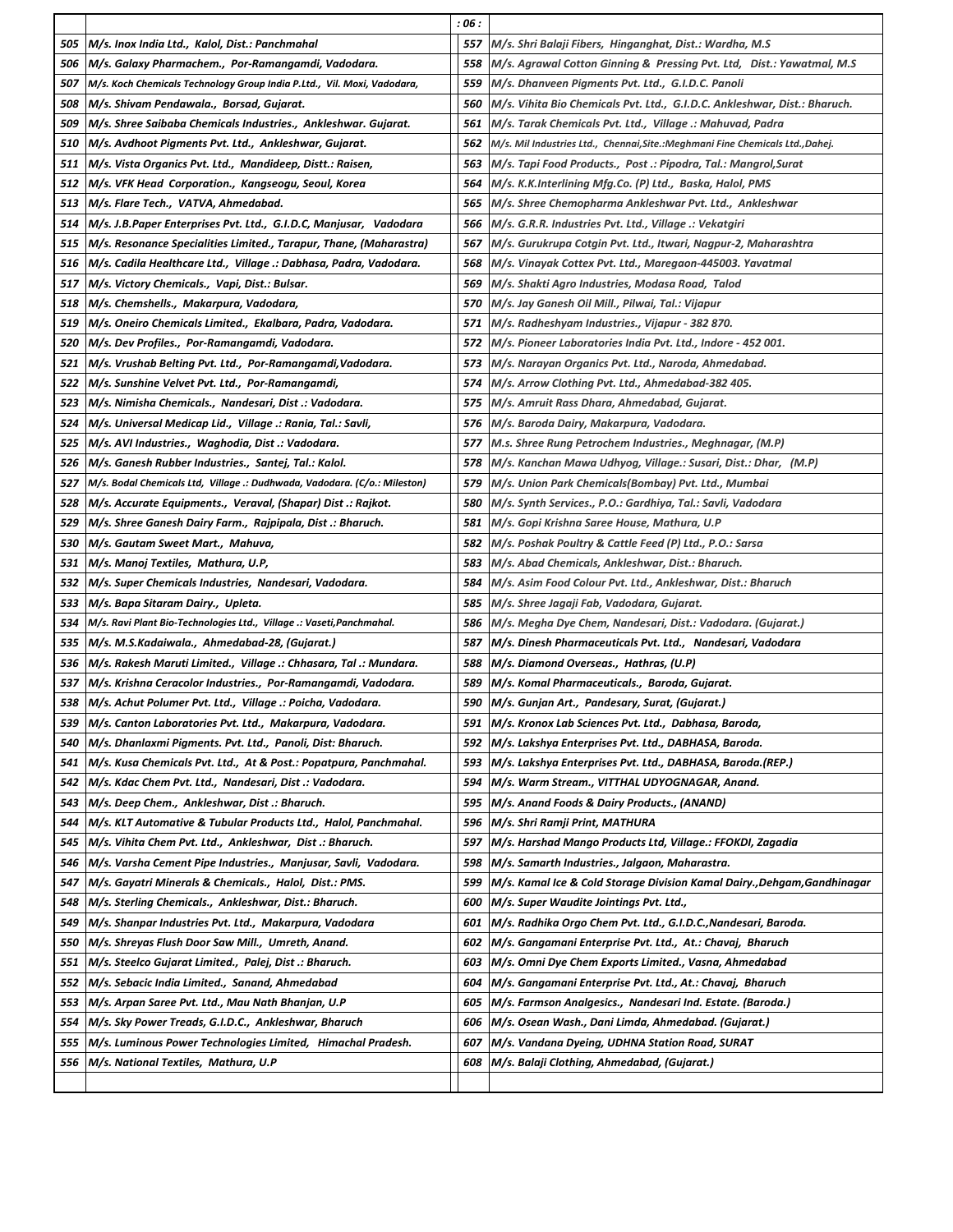|            |                                                                                                                         | : 07 :     |                                                                                       |
|------------|-------------------------------------------------------------------------------------------------------------------------|------------|---------------------------------------------------------------------------------------|
| 609        | M/s. J.S.Industries., Indore, (M.P)                                                                                     | 661        | M/s. Maruti Deca., Sachin, SURAT, (Gujarat.)                                          |
| 610        | M/s. Ganesh Rubber Industries, Kalol (Gujarat)                                                                          | 662        | M/s. Dhanlaxmi Chemicals - Unit-II, G.I.D.C., ANKLESHWAR                              |
| 611        | M/s. Makewell Plastiszers Pvt. Ltd., Vapi, Bulsar,                                                                      | 663        | M/s. J.K.Agro Foods, Una Road, Madhupur, Talala, Jungadh                              |
| 612        | M/s. Urvi Center Finishing, Jetpur, (Gujarat)                                                                           | 664        | M/s. Acent Pharma, S.I.D.C. Road, Veraval, SHAPAR, Rajkot                             |
| 613        | M/s. JNP Products, Ghaghdia, Bharuch                                                                                    | 665        | M/s. Shree Jagaji Fab - G/4, Chunawala Estate, Vadodara,                              |
| 614        | M/s. Fulchandbhai Marwadi Mawawala.,  At. & Post: Gothva,                                                               | 666        | M/s. Exemed Pharmaceuticals, AT.&Post.: Luna, Padra,V'ad                              |
| 615        | M/s. Hi - Tech Boiler Pvt. Ltd., Makarpura, Vadodara,                                                                   | 667        | M/s. Malik Food                                                                       |
| 616        | M/s. Vasundhara Vrix Van Wadi Jal Sinchan Vikas Sahakari  Mandali Ltd.,<br>Navsari                                      | 668        | M/s. Patson Food (INDIA) Pvt. Ltd, Sisodara, Navsari,(Guj.)                           |
|            | 617   M/s. Apollo Herbal & Exports., Pritampur, Dist.: Dhar,                                                            | 669        | M/s. Gautam Sweet Mart, Kansara Bazar, MAHUVA, Bhavnagar                              |
| 618        | M/s. R.K.Machines, Halol, Dist .: Panchmahal,                                                                           | 670        | M/s. Nirmit Chemicals, 160/4, Nandesari, Vadodara. (Guj.)                             |
| 619        | M/s. Windsor Packaging (Baroda) Pvt. Ltd.,  G.I.D.C., Por, Vadodara                                                     | 671        | M/s. BDH Organics Pvt. Ltd., Kopargaon, Dist.: Ahmedabad                              |
| 620        | M/s. Shiva Pharmachem Pvt. Ltd., Village .: Luna, Dist .: Vadodara.                                                     | 672        | M/s. Dhanveen Pigments Pvt. Ltd., G.I.D.C., PANOLI, Bharuch                           |
| 621        | M/s. Jay Khodiyar Lime & Chemicals., Ahmedabad                                                                          | 673        | M/s. Dhanveen Pigments Pvt. Ltd., G.I.D.C.,PANOLI, Bharuch                            |
| 622        | M/s. Nahar Pharma Chem., Nandesari, Vadodara                                                                            | 674        | M/s. J.M.Textiles., KATARGAM, SURAT, (Guj.) INDIA.                                    |
| 623        | M/s. Electro Magnetic Industries.,  POR-Ramangamdi, Vadodara                                                            | 675        | M/s. Sulphochem Industries, VATVA, Ahmedabad, (Gujarat)                               |
| 624        | M/s. Kathlal Oil Mill.,  Kathlal, Dist .: Kheda.                                                                        | 676        | M/s. Shree Rajeshwari Agro Food Industries, SURAT.                                    |
| 625        | M/s. Ultra Mec Services., G.I.D.C. Ankleshwar                                                                           | 677        | M/s. Rollwell Forge Ltd, SHAPAR, Dist.: Rajkot, Gujarat.                              |
| 626        | M/s. Jay Khodiyar Lime & Chemicals., Ahmedabad                                                                          | 678        | M/s. Chandrajyot Dyeing & Printing Works , JETPUR                                     |
| 627        | M/s. Viral Piywood., Post .: Gothva, Mehsana,                                                                           | 679        | M/s. Indiana Chem Port, MAKARPURA, Vadodara.                                          |
| 628        | M/s. McCoy Drugs Pvt. Ltd., Sachin, Surat.                                                                              | 680        | M/s. Elysium Pharmaceuticals Limited., DABHASA, Vadodara                              |
| 629        | M/s. Tide Industries., Pratappura, HALOL, (Gujarat.)                                                                    | 681        | Mr. Prashant Rameshchandra Shahm BOCHASAN, Anand                                      |
| 630        | M/s. Amrut Dairy., Odhav, Ahmedabad, (Gujarat.)                                                                         | 682        | M/s. Kiran Silk & Shine, SURAT. Gujarat.                                              |
| 631        | M/s. Primarius Custom Synthesis Pvt. Ltd., Nandesari, Vadodara.                                                         | 683        | M/s. Randal Chemicals Industries (Unit-I), Ankleshwar                                 |
| 632        | M/s. Makharia Agrotech Pvt. Ltd., Andhapradesh.                                                                         | 684        | M/s. Kamal Ice & Cold Storage, Dehgam, Gandhinagar                                    |
| 633        | M/s. Titanic Industries., Dabhoi, Vadodara. (Gujarat.)                                                                  | 685        | M/s. Dynemic Products Ltd (EOU-II), G.I.D.C., Ankleshwar,                             |
| 634        | M/s. J.B.Paper Enterprises Pvt. Ltd., MANJUSAR, Vadodara.                                                               | 686        | M/s. Shanpar Industries, GIDC Makarpura, Vadodara,                                    |
| 635        | M/s. Shivnath Industries., G.I.D.C., Panoli, Di. Bharuch                                                                | 687        | M/s. Jay Pharma Chem, GIDC, Ankleshwar, Dist.: Bharuch.                               |
| 636        | M/s. Swaminarayan Dairy., VILLAGE: ALINDRA, Nadiad, Kheda                                                               | 688        | M/s. Allipo Chemicals, 49, G.I.D.C. Makarpura, Vadodara,                              |
| 637        | M/s. Ban Labs Ltd, Paonta Sahib, Himachal Pradesh.                                                                      | 689        | M/s. Naina Enterprises, Saraswati Kund, Mathura, U.P.                                 |
| 638        | M/s. Amrit Feeds Limited., Lucknow, Uttar Pradesh                                                                       | 690        | M/s. Arihant Automobiles, Bhadgaon, Dist.: Jalgaon, Mah.                              |
| 639        | M/s. Aditya Cotton & Oil Agro Tech Industries, Jamikunta, A.P                                                           | 691        | M/s. Baroda Agro Chemicals Ltd., POST.: Tajpura, PMS,Guj.                             |
| 640        | M/s. Murugan Industries Cotton Ginning Mill, Jammikunta, A.P                                                            | 692        | M/s. J.S.Cotton Industries, Barshitakali, Maharashtra,                                |
| 641        | M/s. Valaji Pharma Chem, VILLAGE : LUNA, Padra, Vadodara                                                                | 693        | M/s. Ganesh Ras, Ahmedabad,                                                           |
|            | 642 M/s. Jarad Chemicals, Ankleshwar, Bharuch.                                                                          | 694        | M/s. S.D.Intermediate, Village.: Karakhari, Padra, Vadodara                           |
| 643        | M/s. Narasimha Industries, Jammikunta, A.P                                                                              | 695        | M/s. Arti Drugs Limited, MIDC Tarapura, Thane, Maharashtra                            |
| 644        | M/s. Surat District Co-Oper. Milk Producers Union Ltd, SURAT                                                            | 696        | M/s. Balaji Clothing, Dani Limda Police Chowkdi, Ahmedabad                            |
| 645        | M/s. Long Island Leasing & Finance (P) Ltd.,Umbergaon,Valsad                                                            | 697        | M/s. Bharat Parenterals Ltd, AT.&POST.: HARIPURA,Vadodara                             |
| 646        | M/s. Vatsalya Dairy, Yavatmal, Maharastra,                                                                              | 698        | M/s. Saraswati Pigments Pvt. Ltd.,Village.: Karakhari,Vadodara                        |
| 647        | M/s. Ganga Fashions Pvt. Ltd., G.I.D.C., PANDESARA, SURAT.                                                              | 699        | M/s. Khandwa Industries Pvt. Ld, KHANDWA                                              |
| 648<br>649 | M/s. Naresh Chemicals, Udhna, SURAT.                                                                                    | 700        | M/s. UMA Organics, Manjusar, Tal.: Savli,                                             |
| 650        | M/s. Baroda Dairy, Makarpura, Vadodara. (Gujarat.) INDIA.<br>M/s. JSM Industries Pvt. Ltd., Karannagar, Dist.: Mehsana, | 701<br>702 | M/s. Micro Chemtech Pvt. Ltd, Ankleshwar, Bharuch.<br>M/s. Kailash Industries, Sausar |
| 651        | M/s. Narayan Organics Pvt. Ltd., G.I.D.C. Estate, Ankleshwar                                                            | 703        | M/s. Techno Designs, Anand                                                            |
| 652        | M/s. Aravli Castor Derivatives (P) Ltd., Vill:Ekalbara, Padra,                                                          | 704        | M/s. White Thermopack Industries, Morbi                                               |
| 653        | M/s. Penther Wash, Mokamjwala Compound, Ahmedabad,                                                                      | 705        | M/s. Crystal Caschem India Ltd.,Ankleshwar                                            |
| 654        | M/s. Rachna Dye Chem., G.I.D.C., Panoli, Tal.: Ankleshwar,                                                              | 706        | M/s. Patel Pesticides (India) Pvt. Ltd, Nandesari                                     |
| 655        | M/s. Shreenath Chemicals Industries, Ankleshwar, Bharuch.                                                               | 707        | M/s. Arihant Dye & Chemicals, Nandesari                                               |
| 656        | M/s. Genix Creation, Sikender Market, Dalilimdi, Ahmedabad                                                              | 708        | M/s. Rahul Dyes, Nandesari                                                            |
| 657        | M/s. Dhanveen Pigments Pvt. Ltd., G.I.D.C., Panoli, Bharuch                                                             | 709        | M/s. Krishna Chemicals, Poicha, Tal.: Savli,                                          |
| 658        | M/s. HI - LIFE Clothing Company, Narol, Ahmedabad,Gujarat                                                               | 710        | M/s. S.F.Dyeing, Narol, Ahmedabad,                                                    |
| 659        | M/s. Ashok PharmaChem, G.I.D.C., Ankleshwar, Bharuch.                                                                   | 711        | M/s. Cattle Feed Factory,C/o. Baroda Dairy,ITOLA,Vadodara                             |
| 660        | M/s. Maruti Forging & Flanges, G.I.D.C, Manjusar, Vadodara.                                                             | 712        | M/s. Axis Pharma Chem., Ankleshwar, Dist.: Bharuch.                                   |
|            |                                                                                                                         |            |                                                                                       |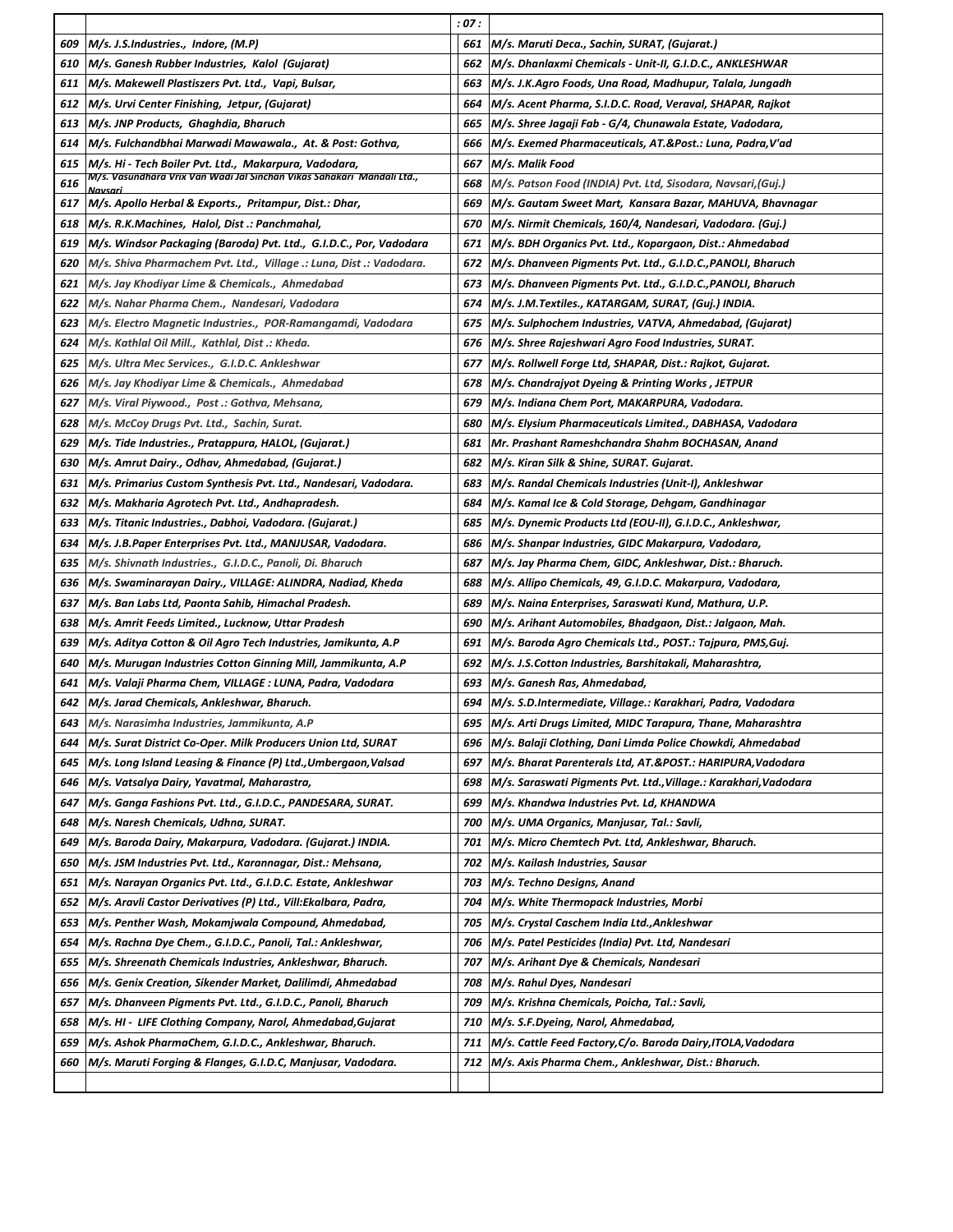|     |                                                                      | : 08 : |                                                                                 |
|-----|----------------------------------------------------------------------|--------|---------------------------------------------------------------------------------|
| 713 | M/s. Goodluck Petroleum Co. Pvt. Ltd, Village : Khola, Raipur        | 768    | M/s. Techno Designs., Vitthal-Udyognagar, Anand, Gujarat.                       |
| 714 | M/s. Subhasri Pigments Pvt. Ltd., G.I.D.C Ankleshwar,Bharuch         | 769    | M/s. Innovative Tyres & Tubes Ltd.,Halol, Dist.: Panchmahal, Gujarat.           |
| 715 | M/s. Dholka Dyeing & Wash, Dholka,                                   | 770    | M/s. Arvali Castor Derivatives(P)Ltd.,At & Post.: Mujpur, Dist.: Vadodara       |
| 716 | M/s. J.Creation., Lalbhai Kundli Valva, Chandola, Ahmedabad,         | 771    | M/s. Rashdeep Chemicals., Ankleshwar, Dist.: Bharuch.                           |
| 717 | M/s. Ultra Mec Services, Asian Paints Chowkdi, Ankleshwar,           | 772    | M/s. Gujarat Alkalies And Chemicals Ltd., Vill.: Vagra, Dist.: Bharuch.         |
| 718 | M/s. Halogens, Savli-Vadodara Road, Tundav, Vadodara,                | 773    | M/s. Gujarat Alkalies And Chemicals Ltd., Vill.: Vagra, Dist.: Bharuch.         |
| 719 | M/s. Riddhi Pharma, Ankleshwar, Dist.: Bharuch. (Gujarat.)           | 774    | M/s. Karan Dyestuff Industries., Nandesari, Dist.: Baroda.                      |
| 720 | M/s. Narayan Organics Pvt. Ltd., Ankleshwar, Dist.: Bharuch.         | 775    | M/s. Bharat Heavy Electricals Ltd., Vikasnagar, Hyederabad.                     |
| 721 | M/s. Yogi Chemicals Industries, AT.&POST.: LUNA, Padra,              | 776    | M/s. Shree Ganesh Pigments Pvt Ltd., Ankleshwar, Dist.: Bharuch.                |
| 722 | M/s. Shree Sai Ram Enterprise, Plot:280, G.I.D.C. Ankleshwar         | 777    | M/s. Philoden Agrochem Pvt Ltd., P.O. Kharkhadi, Dist.: Vadodara.               |
| 723 | M/s. Umiya Milk Suppliers, Behi. Silveroke Club, GOTA, A'Bad         | 778    | M/s. Vinayak Foods Products., Kamrej Char Rasta, Dist.: Surat.                  |
| 724 | M/s. Buradon Inc. Village.:Umraya, Taluka.: Padra,Vadodara           | 779    | M/s. Shyam Enterprise., Udhna Magdalla Road, Dist.: Surat, Gujarat. INDIA.      |
| 725 | M/s. Denim Care, Survey No.:298, Mutton Galu,Narol, A'bad,           | 780    | M/s. Primarius Custom and Syntesis Pvt Ltd., Nandesari, Di.: Vadodara.          |
| 726 | M/s. Savli Milk Chilling Plant, Baroda Dairy, Savli, Vadodara        | 781    | M/s. Beacon Organosys., Prakasha, Di.: Nandurbar, Maharastra.                   |
| 727 | M/s. Shree Jagaji Fab,South Africa                                   | 782    | M/s. Integrated Fire Protection Pvt Ltd., Jalpaiguri, West Bengal.              |
| 728 | M/s. Shree Jagaji Fab,South Africa                                   | 783    | M/s. Fluorescent Chemicals Industries Pvt Ltd., Panoli, Dist.: Bharuch.         |
| 729 | M/s. Ami Life Sciences Pvt Ltd, Karkhadi, Padra, Baroda              | 784    | M/s. Pioneer Foods & Agro Industries., Kosi-Kalan, Dist.: Mathura.              |
| 730 | M/s. Jash Packaging, Bil,Padra, Baroda                               | 785    | M/s. Gujarat Nippon International Pvt Ltd., Andheri, Mumbai.                    |
| 731 | M/s. Anant Agro Industries,Bhikangaon,Khargaone, M P.                | 786    | M/s. Dhanani Import / Export Pvt Ltd., Jamnagar, Gujarat.                       |
| 732 | M/s. Dyno Wash, Narol - Sarkhej Highway, Ahmedabad                   | 787    | M/s. Oerlikon Textile India Pvt Ltd., Por-Ramangamdi, Dist.: Baroda.            |
| 733 | M/s. Kangaroo Industries, Ankleshwar, Dist.: Bharuch                 | 788    | M/s. Navin Chemicals., Nandesari, Dist.: Baroda. Gujarat.                       |
| 734 | M/s. Shree Shyama Chem International,Vatva, Ahmedabad                | 789    | M/s. Dhanveen Pigments Pvt Ltd., Panoli, Dist.: Bharuch. Gujarat.               |
| 735 | M/s. Rajshree Cotton Industries, Jamikunta, Karimnagar, A P.         | 790    | M/s. Pratiksha Chemicals Ltd., Iyawa-Vasna, Sanand, Dist.: Ahmedabad            |
| 736 | M/s. Atul Mithaiwala,Vitthal Wadi Udyognagar,Bhavnagar.              | 791    | M/s. Ravi Plant Biotechnologies Limited., Baska, Dist.: Panchmahal, Guj.        |
| 737 | M/s. Refoil Earth Pvt Ltd, Ekalbara, Padra, Vadodara,Gujarat.        | 792    | M/s. Krima Sil Pvt Ltd., Ankleshwar, Dist.: Bharuch. Gujarat. INDIA.            |
| 738 | M/s. Amrut Dairy, Odhav, Ahmedabad, Gujarat.                         | 793    | M/s. Chandan Industries., Ankleshwar, Dist.: Bharuch. Gujarat. INDIA.           |
| 739 | M/s. Thakor Reductants Pvt Ltd, Udhna, Surat, Gujarat.               | 794    | M/s. Breeze Intermediates Pvt Ltd., Dahej, Tal.: Vagra, Dist.: Bharuch.         |
| 740 | M/s. Jadhao Gears Pvt Ltd, Amravati, Maharastra                      | 795    | M/s. Shimmer Chemicals Pvt Ltd., Mujpur, Tal.: Padra, Dist.: Vadodara.          |
| 741 | M/s. Asian Wash, 3, Birha Estate, Gulab Nagar, Ahmedabad.            | 796    | M/s. Poshak Poultry & Cattle Feed [P] Ltd., PO.: Sarsa, Tal. Dist.: Anand.      |
| 742 | M/s. Aakar Sweet Mart, Vora Bajar, Bhavnagar, Gujarat.               | 797    | M/s. Elnico, Ekalbara, Tal.: Padra, Dist.: Vadodara, Gujarat. INDIA.            |
| 743 | M/s. Vahanvati Sweet Mart, Modhera Road, Mehsana, Guj.               | 798    | M/s. Shri Ram Rubtech Pvt Ltd., Nandesari, Dist.: Vadodara, Gujarat. IND.       |
| 744 | M/s. Shree Tirupati Textile, Malad Sheri, Surat, Gujarat.            | 799    | M/s. Vijay Dairy, Visanji Nagar, Jalgaon, Maharastra. INDIA.                    |
| 745 | M/s. Raviraj Polymer, Kadodara Char Rasta, Surat, Gujarat.           | 800    | M/s. Pep & Joss, Vithal Udyognagar, Dist.: Anand, Gujarat. INDIA.               |
| 746 | M/s. Paramount Polymer Product, Ankleshwar, Gujarat.                 | 801    | M/.s Prime Oil, Opp.: Honest Jamuna Hotel.,LIMBDI,Dist.: Surendranagar          |
| 747 | M/s. Nirmal Textile, Mota Borsara, Kim, Surat, Gujarat.              | 802    | M/s. Vipor Chemicals Pvt Ltd, Makarpura, Vadodara. Gujarat. INDIA.              |
| 748 | M/s. Lovely Chemicals, Nandesari, Vadodara, Gujarat.                 | 803    | M/s. Rachana Dye Chem, Panoli, Tal.: Ankleshwar, Dist.: Bharuch. Gujarat.       |
| 749 | M/s. Green Fiber Foods(INDIA) Pvt Ltd, Degam, Navsari, Gujarat.      | 804    | M/s. Shivnath Industrial, Panoli, Tal.: Ankleshwar, Dist.: Bharuh.              |
| 750 | M/s. Gujarat Dyeing Works, Kim, Surat, Gujarat.                      | 805    | M/s. Megha Dye Chem, Nandesari, Dist.: Baroda, Gujarat. INDIA.                  |
| 751 | M/s. Shree Ram Agro Indusries, Ranasan, Mehsana.                     | 806    | M/s. Rutu Agrofood Cold Storage, Kanjari, Nadiad, Dist.: Kheda, Gujarat.        |
| 752 | M/s. Acmechem Ltd., Panoli, Tal.: Ankleshwar, Gujarat.               | 807    | M/s. Sai Agro Foods., Palej, Dist.; Bharuch, Gujarat. INDIA.                    |
| 753 | M/s. Vipson ChemicalsIndustries, Vill.: Sokhada, Tal.: Khambhat.     | 808    | M/s. Allchem Laboratories., Manjusar, Tal.: Savli, Dist.: Baroda, Guj. INDIA.   |
| 754 | M/s. Vertex Industries, Vaktapur, Tal.: Himatnagar.                  | 809    | M/s. Anamayee Pharma Chem Pvt Ltd., Tal.: Palghar, Thane, Maharastra.           |
| 755 | M/s. Mercury Antibiotics Pvt Ltd, Vill.: Jarod, Tal.: Waghodia.      | 810    | M/s. Jash Packaging., Bhaili Station, Village.: Bil, Tal.: Padra. Gujarat.      |
| 756 | M/s. Expo Fine Chemicals, Gondal, Tal.: Rajkot, Gujarat.             | 811    | M/s. NuCrest Pharmachem., G-11, Borivli, Mumbai. INDIA.                         |
| 757 | M/s. Farmson Analgesics, Nandesari, Baroda, Gujarat.                 | 812    | M/s. Balaji Agro Products Pvt Ltd., At.; TEN, Tal.: Bardoli, Dist.: Surat. Guj. |
| 758 | M/s. RD Dynamech Infra PVT Ltd, Errnahalli, Tamil Nadu, India.       | 813    | M/s. Kailash Dyeing., UDHNA, Dist.: Surat. Gujarat. INDIA.                      |
| 759 | M/s. Denim Clinic, Bellary, Karnataka, India.                        | 814    | M/s. Oriental Manufacturers Pvt Ltd., RANOLI, Dist.: Baroda. Gujarat.           |
| 760 | M/s. CaladiumPharmaceuticals Pvt Ltd, Kalol, Dis.: Gandhinagar.Guj.  | 815    | M/s. Tirupati Dairy Farm., Rajkot, Gujarat. INDIA.                              |
| 761 | M/s. Sabari Chemicals Pvt Ltd, Nandesari, Dist.: Vadodara,Gujarat.   | 816    | M/s. Future Tyre Pvt Ltd., KALOL, Dist.: Panchmahal, Gujarat. INDIA.            |
| 762 | M/s. Kaival Chemicals pvt ltd, Umarya, Tal.: Padra, Dist.: Vadodara. | 817    | M/s. Ishan Equipments Pvt Ltd., Sankarda, Dist.: Baroda. Gujarat. IND.          |
| 763 | M/s. Shiva Pharmachem Pvt Ltd, Luna, Tal.:Padra, Dist.: Vadodara.    | 818    | M/s. Bhagawathi Cotton Industries., Jammikunta.Karimnagar. A.p.                 |
| 764 | M/s. Ess Pee Industries (Guj.) Ltd., Sachin, Dist.: Surat, Gujarat.  | 819    | M/s. Suraj Process., PALI - MARAWAR, Rajasthan, INDIA.                          |
| 765 | M/s. Kusa Chemicals Pvt Ltd.,Popatpura,Tal.: Godhara, Gujarat.       | 820    | M/s. IRM Offshore & Marine Engineers P. L., Rancharda, Ahmedabad.               |
| 766 | M/s. Canton Laboratories Pvt. Ltd., Makarpura, Baroda                | 821    | M/s. Siddheshwari Sweet, Modhera Road, Mehsana, Gujarat. INDIA.                 |
| 767 | M/s. Farmson Analgesics., Nandesari, Dist.: Vadodara.                | 822    | M/s. Pragna Dye Chem Pvt Ltd., Ankleshwar, Gujarat. INDIA.                      |
|     |                                                                      |        |                                                                                 |
|     |                                                                      |        |                                                                                 |
|     |                                                                      |        |                                                                                 |
|     |                                                                      |        |                                                                                 |